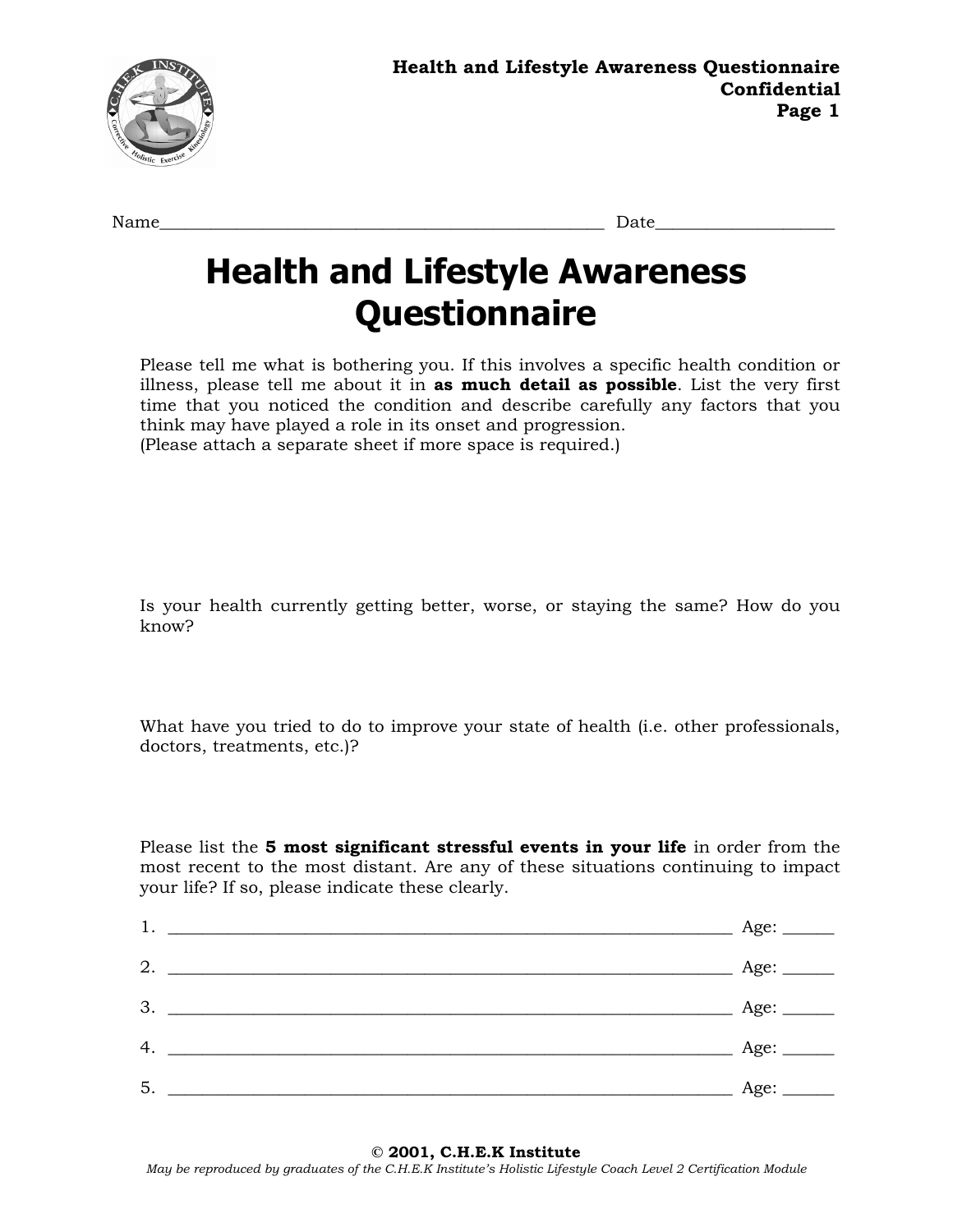

Please list any other health concerns/conditions, even if you think they may not be important.

Why did you choose me, or this clinic?

For our time together to be a **true win** for you, what do you want to take place over the course of your care here?

How long do you feel this will take?

Do you think the pain and/or symptoms that you are experiencing could be **purposeful**? That is, could they be your body's wisdom saying, "I need some help…let's change some things here!" Please explain:

Do you feel your pain and/or illness is a reflection of **short-term superficial circumstances** or longer term **potentially deeper-seated challenges**?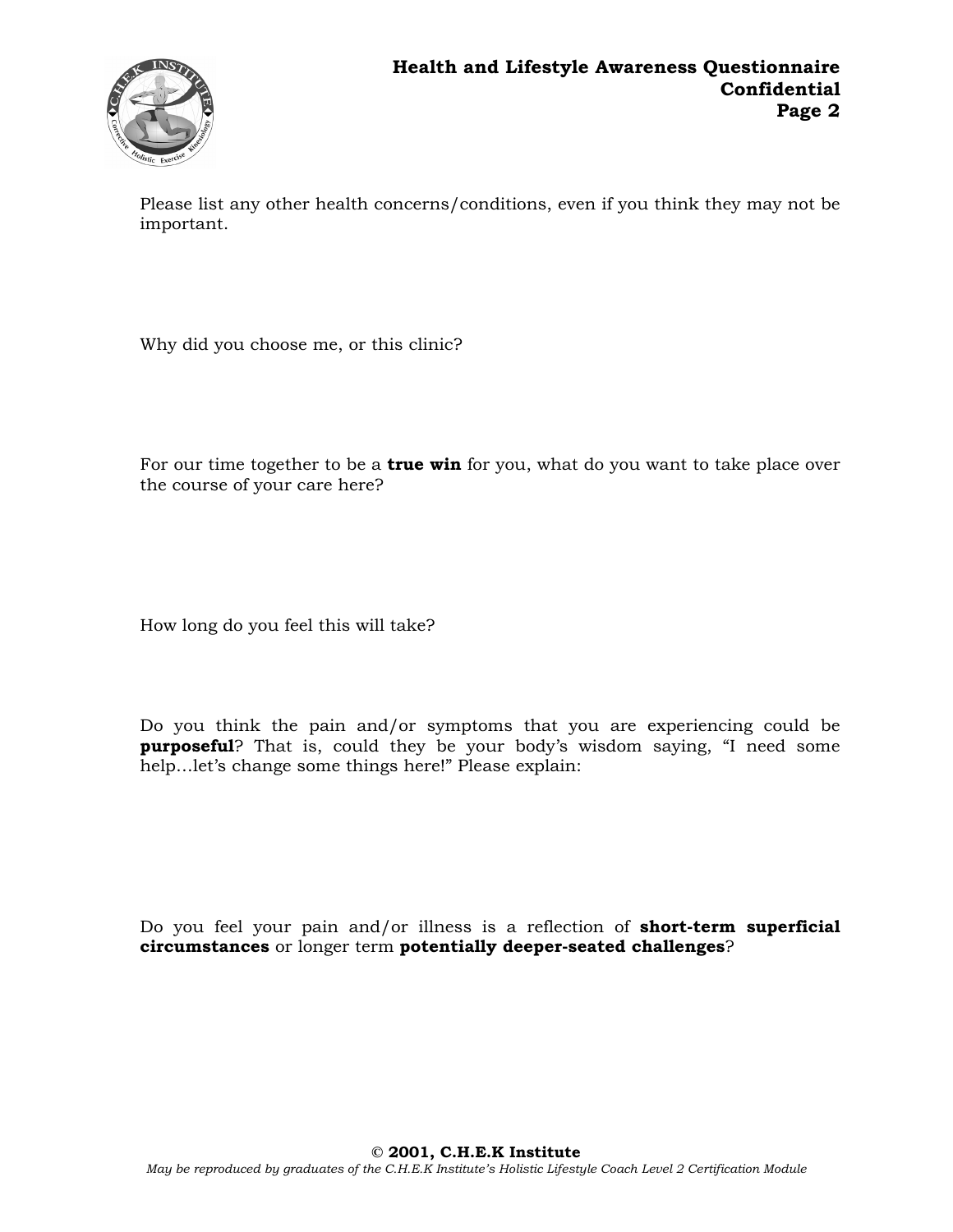

What areas of your lifestyle are likely involved with your condition and you would like to improve: (Prioritize #1, 2, 3, etc.)

| __My level of anxiety          | Not enough time spent in nature  |
|--------------------------------|----------------------------------|
| My pace of living              | <u>My</u> creative expression    |
| Not enough quiet time and rest | __My feelings around career      |
| My diet and nutrition program  | <u>My</u> social and family life |
| _My exercise program           | _My communication skills         |
|                                |                                  |

\_\_\_Other – Explain: \_\_\_\_\_\_\_\_\_\_\_\_\_\_\_\_\_\_\_\_\_\_\_\_\_\_\_\_\_\_\_\_\_\_\_\_\_\_\_\_\_\_\_\_\_\_\_\_\_\_\_\_\_\_\_\_\_\_

Please list any **self-destructive lifestyle habits** (i.e. smoking, lack of exercise, addictions, etc.)

What might it **cost you** if you don't significantly improve your lifestyle and any underlying contributors to compromise health? (For example: vitality, longevity, joy, happiness, peace of mind, future physical independence, current and/or future relationships, career effectiveness, etc.)

What is the present level of commitment to **change the underlying causes** of problem(s) which relate to your lifestyle? (Rate from 1-10, with 10 being 100% committed.)

List your **3 highest priorities in life** which come to mind and speak to your heart. Where do your health and vitality factor in?

1.

2.

3.